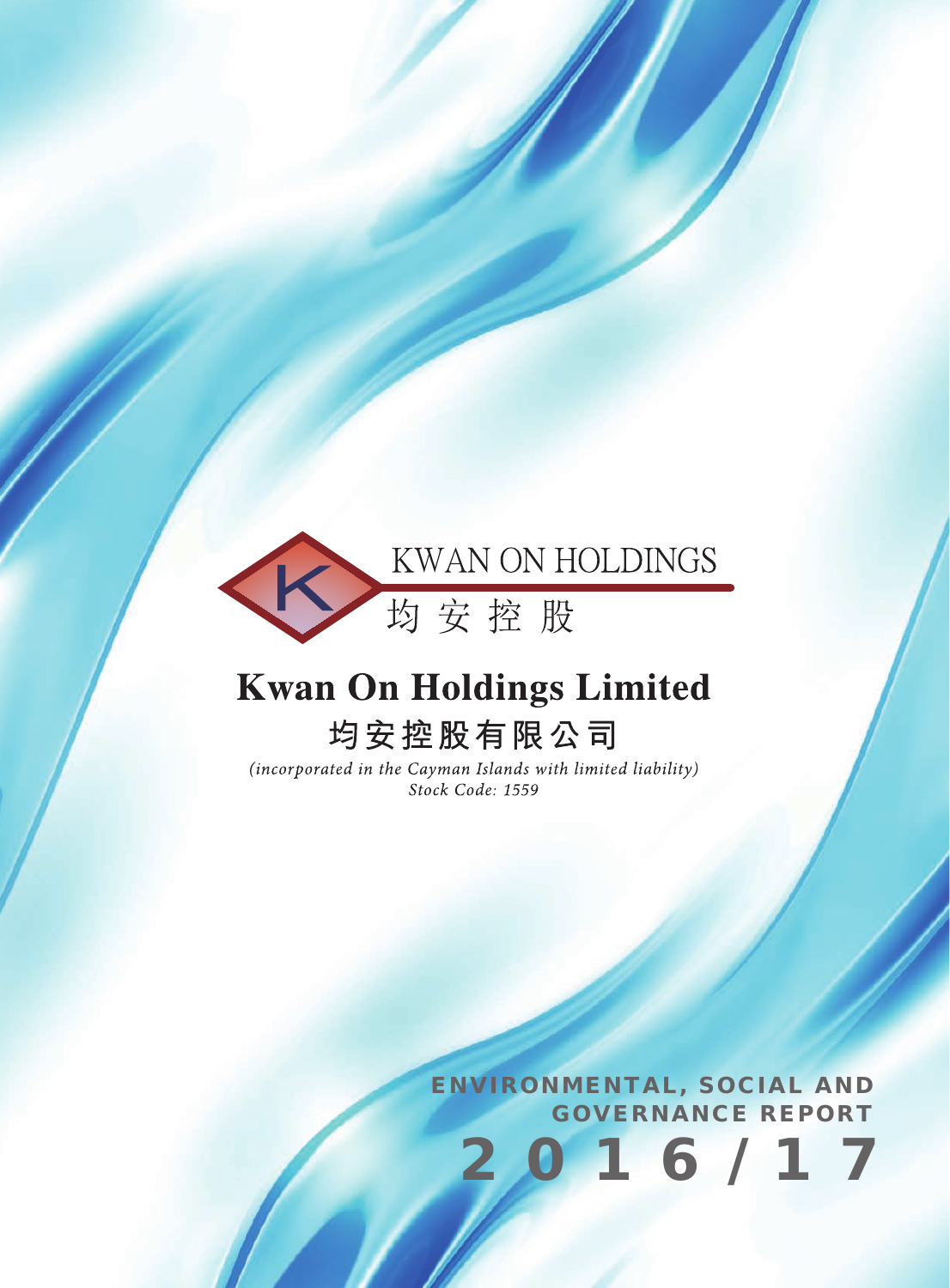#### **Table of Contents**

| Scope and Reporting Period (Allergence Contract Contract Contract Contract Contract Contract Contract Contract Contract Contract Contract Contract Contract Contract Contract Contract Contract Contract Contract Contract Con |  |
|--------------------------------------------------------------------------------------------------------------------------------------------------------------------------------------------------------------------------------|--|
| Stakeholder Engagement and Materiality (Materiality Communication Communication Communication Communication Co                                                                                                                 |  |
|                                                                                                                                                                                                                                |  |
|                                                                                                                                                                                                                                |  |
|                                                                                                                                                                                                                                |  |
|                                                                                                                                                                                                                                |  |
|                                                                                                                                                                                                                                |  |
|                                                                                                                                                                                                                                |  |
|                                                                                                                                                                                                                                |  |
|                                                                                                                                                                                                                                |  |
|                                                                                                                                                                                                                                |  |
|                                                                                                                                                                                                                                |  |
|                                                                                                                                                                                                                                |  |
|                                                                                                                                                                                                                                |  |
|                                                                                                                                                                                                                                |  |
|                                                                                                                                                                                                                                |  |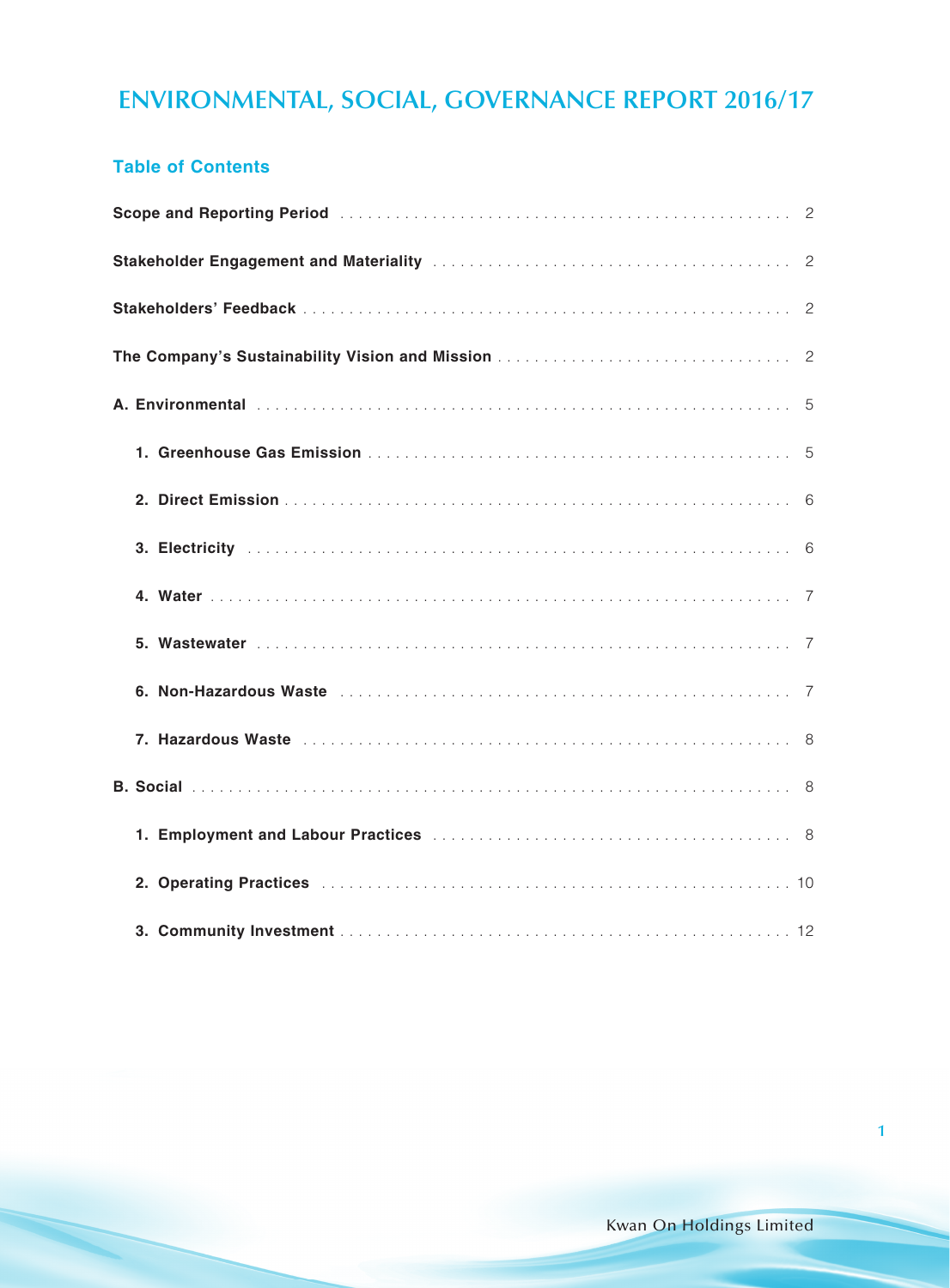#### **Scope and Reporting Period**

This is the first ESG report by the Group, highlighting its Environmental, Social and Governance (the "**ESG**") performance, with disclosure reference made to the ESG Reporting Guide as described in Appendix 27 of the Listing Rules and Guidance set out by The Stock Exchange of Hong Kong Limited.

The principal activities of the Group are construction works in Hong Kong. This ESG report covers the Group's overall performance in two subject areas, namely, Environmental and Social of its key business operations of Kwan On Construction Company Limited, a wholly-owned subsidiary of the Company ("**Key Projects**" as listed below, contributing to a total of HK\$582M, over 75% of the Group's consolidated revenue from 1 April 2016 to 31 March 2017 (hereinafter referred to as "**2016/17**" or the "**Reporting Period**"):

- Water Supplies Department Contract No. 15/WSD/11 (Replacement and rehabilitation of water mains, stage 4 phase 2 – mains on Outlying Islands)
- Hong Kong Housing Authority Contract No. 20130375 (Main Engineering Infrastructure in association with the Proposed Developments at Area 56 in Tung Chung)
- Drainage Services Department Contract No. DC/2012/05 (Sewerage at Yuen Long Kau Hui and Shap Pat Heung)
- Civil Engineering and Development Department ("**CEDD**") Contract No. GE/2013/16 (LPMitP 2008N – Landslip Prevention and Mitigation Works in Sham Wat, Tai O East, Upper Keung Shan and Keung Shan Road East in West Lantau)
- West Kowloon Cultural District Authority Contract No. GW/2015/05/038 (Public Infrastructure Works for Phase 1 Development of West Kowloon Cultural District (Package 1)

#### **Stakeholder Engagement and Materiality**

In order to identify the most significant aspects for the Group to report on for this ESG report, key stakeholders have been involved in regular engagement sessions to discuss and to review areas of attention which will help the business meets its potential growth and be prepared for future challenges.

#### **Stakeholders' Feedback**

The Group welcomes stakeholders' feedback on our environmental, social and governance approach and performance. Please give your suggestions or share your views with us via email at general@kwanon.hk.

### **The Company's Sustainability Vision and Mission**

#### **Vision**

We hope the Company's every little effort to preserve the Earth can add up to yet another beautiful morning to our next generation.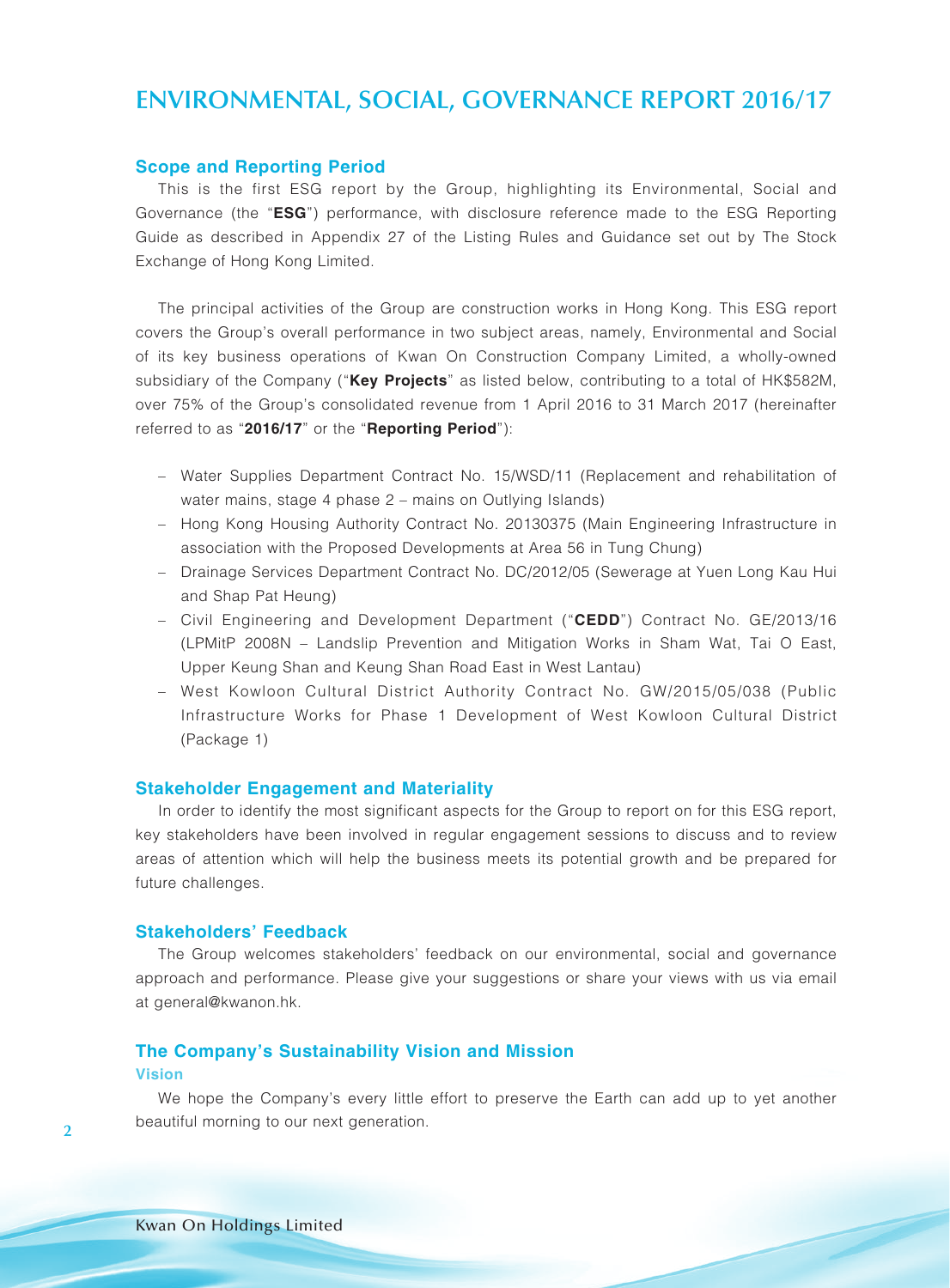#### **Mission**

Environmental and Safety are deeply integrated in the business due to the industry nature. The commitment from top management is important to drive the employees for implementing the environmental and safety management system.

#### **Commitment to the Environment**

#### **Kwan On Construction Company Limited ("Kwan On") Environmental Management Policy**

Kwan On is committed to carrying out construction works in a manner with minimal impact to the environment resulting from our business activities.

To minimize environmental impacts concerning our site activities, we shall: -

|  |  |  | * Comply with all applicable legal requirements and contractual obligations to which the |  |  |  |
|--|--|--|------------------------------------------------------------------------------------------|--|--|--|
|  |  |  | Company subscribes which relate to its environmental aspects.                            |  |  |  |

- \* Prevent, reduce and eliminate pollution or any other degradation of environment resulting from the production process or from the use of goods and services.
- Reduce waste and minimise the consumption of resources.
- \* Educate, train and motivate employees to carry out tasks in an environmentally responsible manner.
- \* Provide sufficient resources and facilities for the implementation of environmental nuisance abatement and waste management.
- \* Obtain and renew the necessary environmental licences, registrations and permit.
- \* Encourage environmental protection among suppliers and subcontractors.

Kwan On is committed to continual improvement of environmental performance.

This policy is reviewed periodically by the Company Top Management to ascertain continual upgrading of environmental standards.

This Policy will be communicated to all staff; contractors and suppliers involved in the Works, and be available for the public.

Signed Signed SIGNED Tony Wong (Managing Director)

Dated 6<sup>th</sup> September 2012 on behalf of the Contractor

Rev. No. 0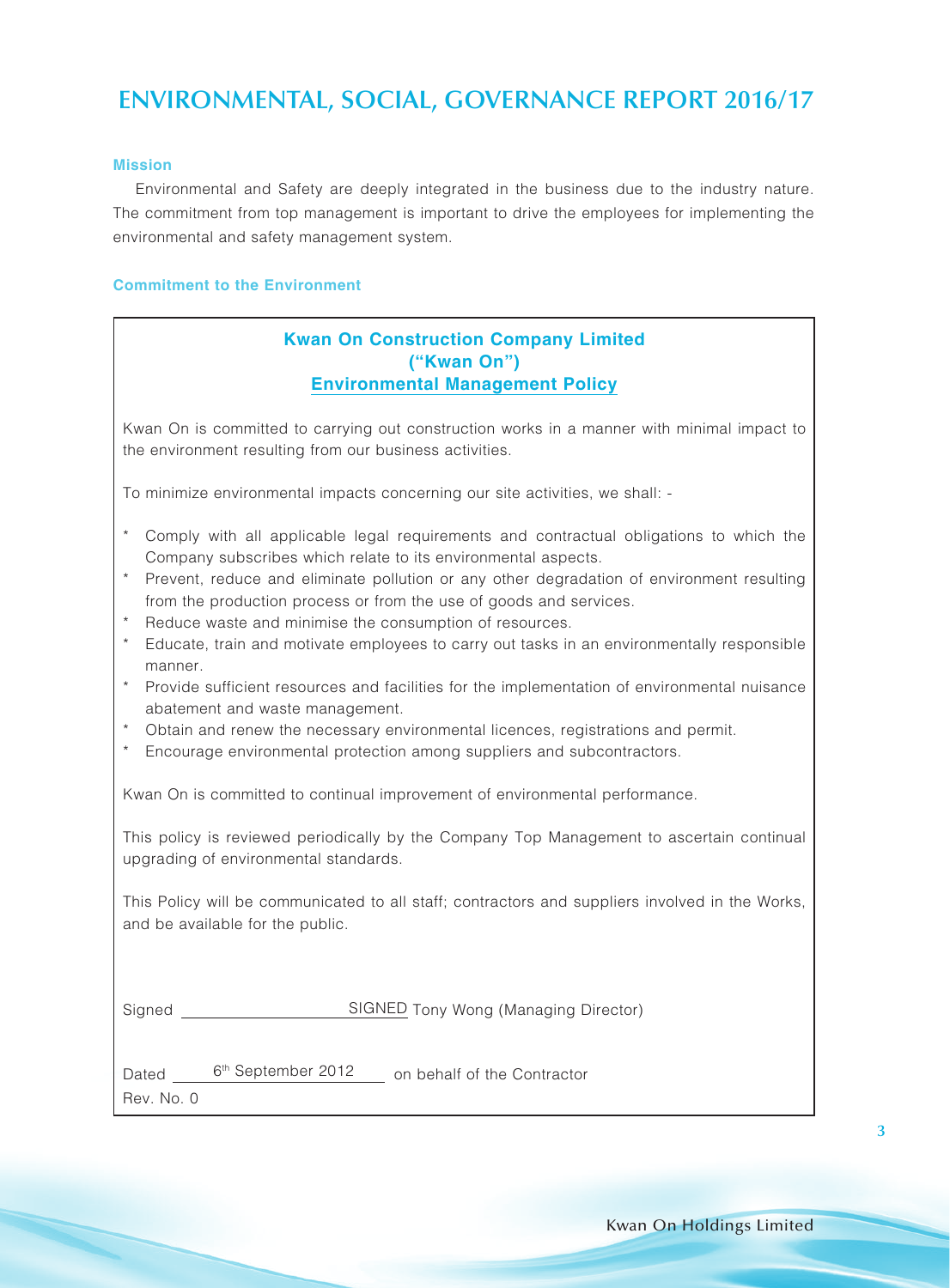#### **Commitment to Health and Safety**

#### **Kwan On Construction Company Limited**

#### **Policy Statement of Safety and Health**

It is the policy of this Company for all projects that Safety and Health is given top priority over all other matters of production, finance, design, method, material and equipment.

The Company is committed to achieve a high level of safety and health performance with continual improvement for its employees, subcontractors and the general community by safeguarding against hazards, and ensuring that working conditions conform to those required by relevant legislation and codes of practice.

Safety is an important aspect and an integral part of our daily operations. A target is set for next year to achieve an accident rate of less than 0.50 reportable accidents per 100,000 man-hours, and nil fatal accident. To achieve this goal, adequate and appropriate resources will be deployed for implementing this policy.

The Project Director of the Company is designated to be responsible for the overall co-ordination and implementation of this policy and will in turn delegate responsibility and authority for its implementation to all management staff according to their functions. At general offices, respective Senior Managers/Managers have the responsibility to ensure that the workplace is safe for all employees and visitors. At site, the respective line supervisory staff are responsible for the safety of company's employees, subcontractors and the public.

The Safety Officer shall ensure this policy is explained to new employees as part of their induction training within two days of their commencement of work. Kwan On will provide information, instruction, training and supervision to employees and subcontractors for health and safety at the work place. All employees of the Company and sub-contractors must fully understand and comply with this policy and endeavor their efforts in implementing the Occupational Safety and Health Programmes to prevent any accident.

Kwan On recognizes the importance of opening and maintaining clear channels of communication and consultation with all members of the work force. Safety is a share responsibility, and supervisory personnel are authorized to stop work if there is any imminent danger. The successful implementation of this policy relies on the co-operation and contribution of every member of the Company.

This policy is reviewed biennially or when amendment is required for continuous improvement by the Safety Management Committee to ascertain continuous upgrading of safety and health standards. This review incorporates into Policy feasible suggestions made by employees of the Company and subcontractors. Any updated version of this policy shall be promptly brought to the attention of all employees and subcontractors of issue through circulation, newsletter, safety meetings, safety bulletin and training.

*Signed SIGNED Tony Wong (Managing Director)*

| l Dated | 8 <sup>th</sup> September 2012 | on behalf of the Contractor |
|---------|--------------------------------|-----------------------------|
|---------|--------------------------------|-----------------------------|

*Rev. No. 6*

**4**

Kwan On Holdings Limited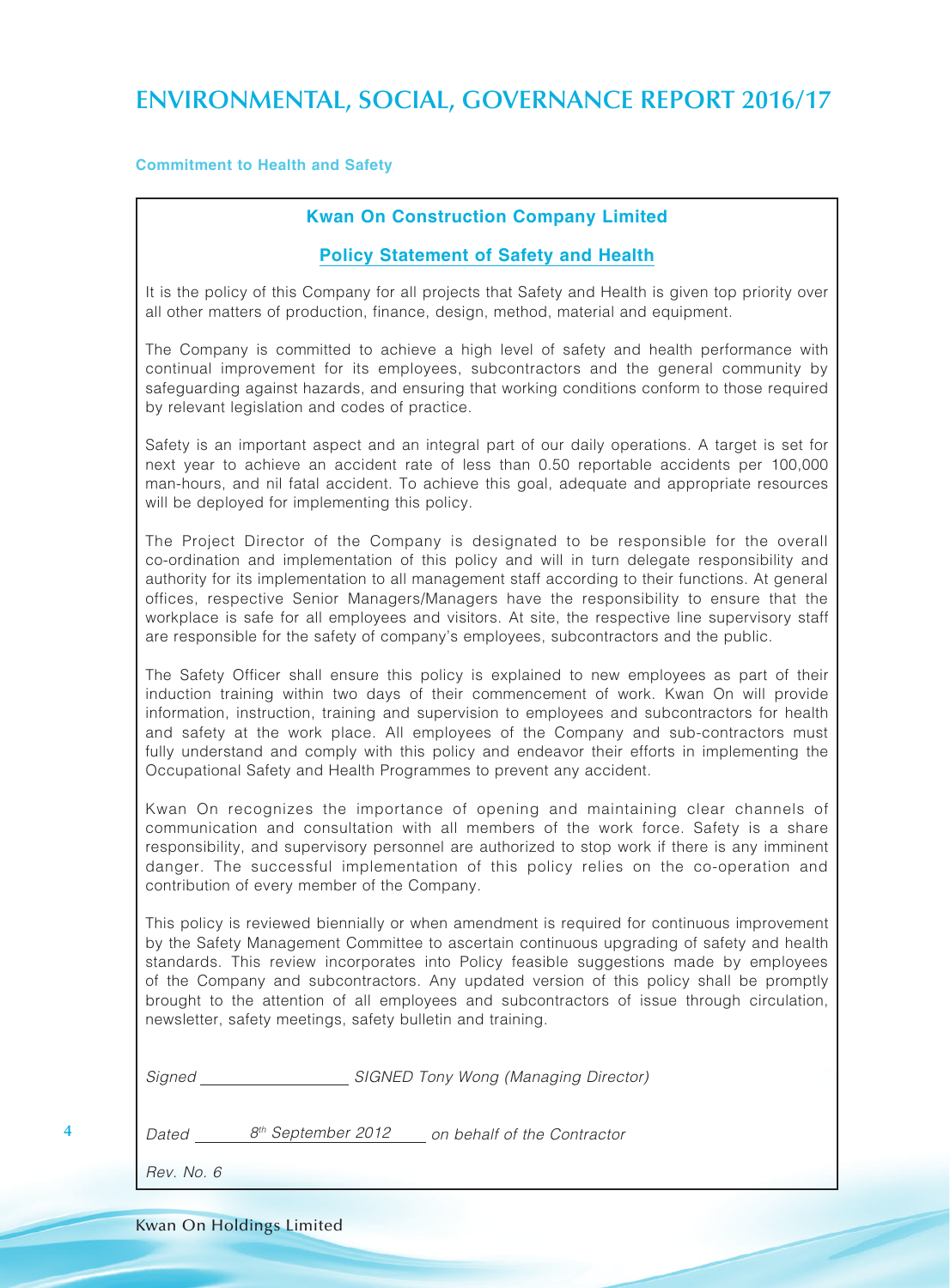#### **A. Environmental**

Type of emission sources the Group involved in the Reporting Period was mainly petrol, electricity, water, paper, as well as production-related wastewater and land pollutions which are regulated under prevailing laws and regulations.

#### **Environmental Legislation and Regulations**

Key Projects complies with eight major environmental ordinances and various non-statutory requirement in Hong Kong:

- Air Pollution Control Ordinance (Cap 311);
- Waste Disposal Ordinance (Cap. 354);
- Water Pollution Control Ordinance (Cap. 358);
- Noise Control Ordinance (Cap. 400);
- Ozone Layer Protection Ordinance (Cap. 403);
- Dumping at Sea Ordinance (Cap. 466);
- Environmental Impact Assessment Ordinance (Cap. 499); and
- Hazardous Chemicals Control Ordinance (Cap.595).

The Group had no environmental conviction or prosecution for violating environmental regulations during the Reporting Period.

#### **1. Greenhouse Gas Emission**

| <b>Scope of Greenhouse</b><br><b>Gas Emissions</b> | <b>Emission Sources</b>                        | <b>Emission</b><br>in tonnes<br>of $CO2e$ | <b>Percentage</b><br>of Total<br><b>Emission</b> |
|----------------------------------------------------|------------------------------------------------|-------------------------------------------|--------------------------------------------------|
| Scope 1                                            |                                                |                                           |                                                  |
| <b>Direct Emission</b>                             | Combustion of fuel in<br>mobile sources        | 21.86                                     | 7%                                               |
| Scope 2                                            |                                                |                                           |                                                  |
| <b>Indirect Emission</b>                           | Purchased electricity                          | 313.36                                    | 92%                                              |
| Scope 3                                            |                                                |                                           |                                                  |
| Other Indirect Emission                            | Paper waste disposed<br>at landfills           | 0.78                                      | $1\%$                                            |
|                                                    | Electricity used for processing<br>fresh water | 2.96                                      |                                                  |
| Total                                              |                                                | 338.96                                    |                                                  |

*Note1*: *Emission factors were made reference to Appendix 27 of the Main Board Listing Rules and their referred documentation as set out by Hong Kong Exchanges and Clearing Limited, unless stated otherwise.*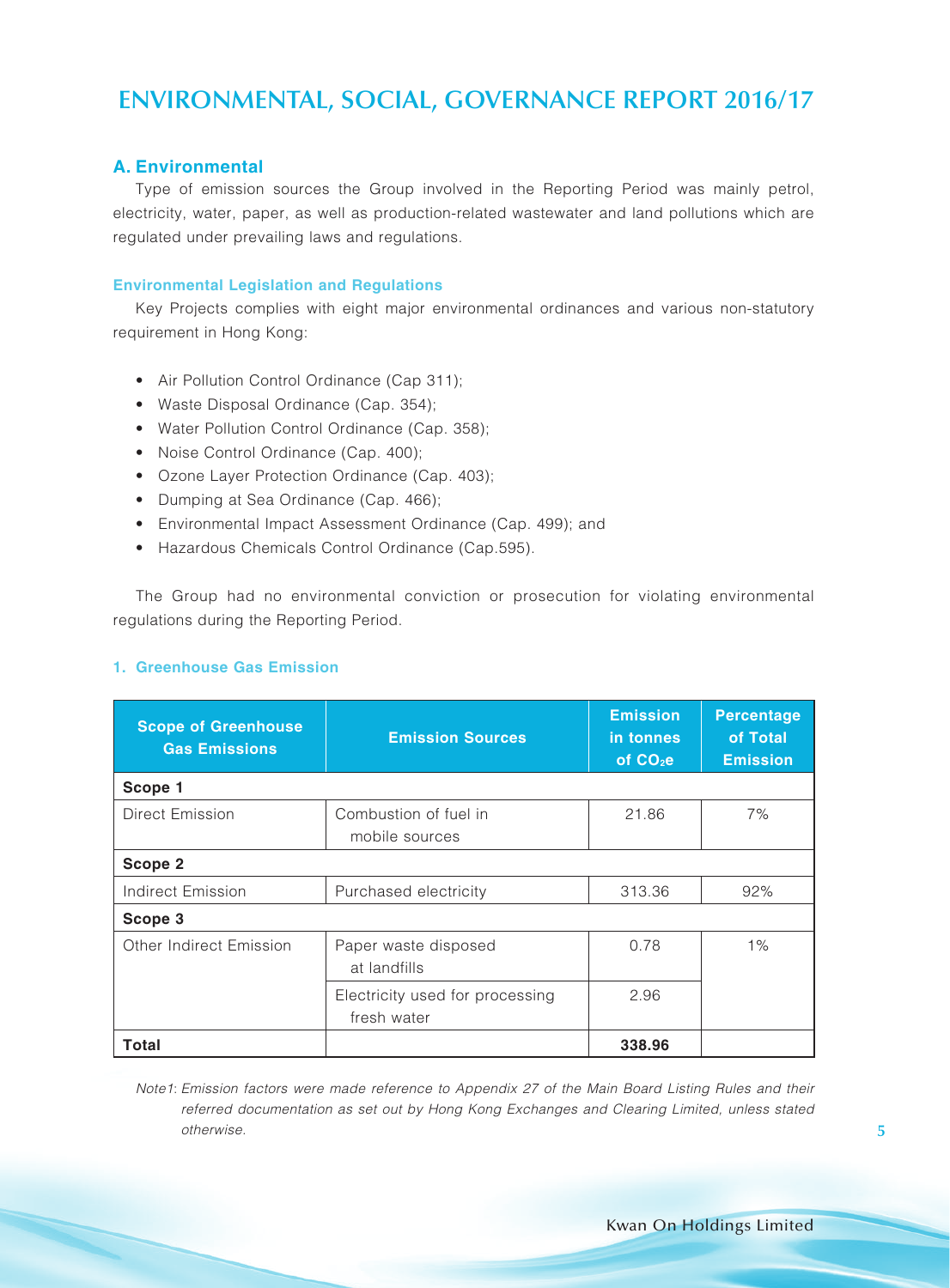There were approximately 338.96 tonnes of carbon dioxide equivalent greenhouse gases (mainly carbon dioxide, methane and nitrous oxide) emitted from the Group's Key Projects in the Reporting Period.

#### *Environmental Management Plan*

The Key Projects of the Group has established Environmental Management Plan to ensure a management programme is in place to comply with the Environment Protection Department requirements. The programme aims at describing the arrangement for avoidance, minimization, collection, separation, recycling, reuse and disposal of different categories of waste arising from the construction activities. The Environmental Management Plan also estimates the quantity and type of construction and demolition waste generated throughout the whole construction period of the key Projects, as well as detailing overall environmental and waste management mitigation measures to reduce or eliminate the environmental impacts caused by site activities undertaken by the Group.

#### **2. Direct Emission**

A total of 80,685.80 litres of petrol, with an intensity of 138.58 litre per HK\$1 million turnover, was used for private passenger cars and vans for employees commuting and transportation of materials in the reporting period, contributing to 1.19 kg of sulphur oxides emissions and a total of 21.86 tonnes of carbon dioxide equivalent emission.

Moreover, the Key Projects adopts dust mitigation measures such as fully covering dusty materials and stockpiles on site, spraying water on unpaved areas, access roads and haul roads, as well as restricting vehicle's speed and providing dust screen and wheel washing facilities.

#### **3. Electricity**

The electricity consumption by the Group was 396,663.59 kWh, with an energy intensity of 681.28 kWh per HK\$1 million turnover.

The Group has committed to participate the Energy Saving Charter on Indoor Temperature since 2015, organized by Electrical and Mechanical Services Department. Throughout the year, the Group commits to make effort in conversing energy and combating climate change by maintaining an average indoor temperature between 24-26˚C, particularly during summer months, as well as switching off electrical appliances when not in use and procuring energy efficient appliances throughout the Reporting Period.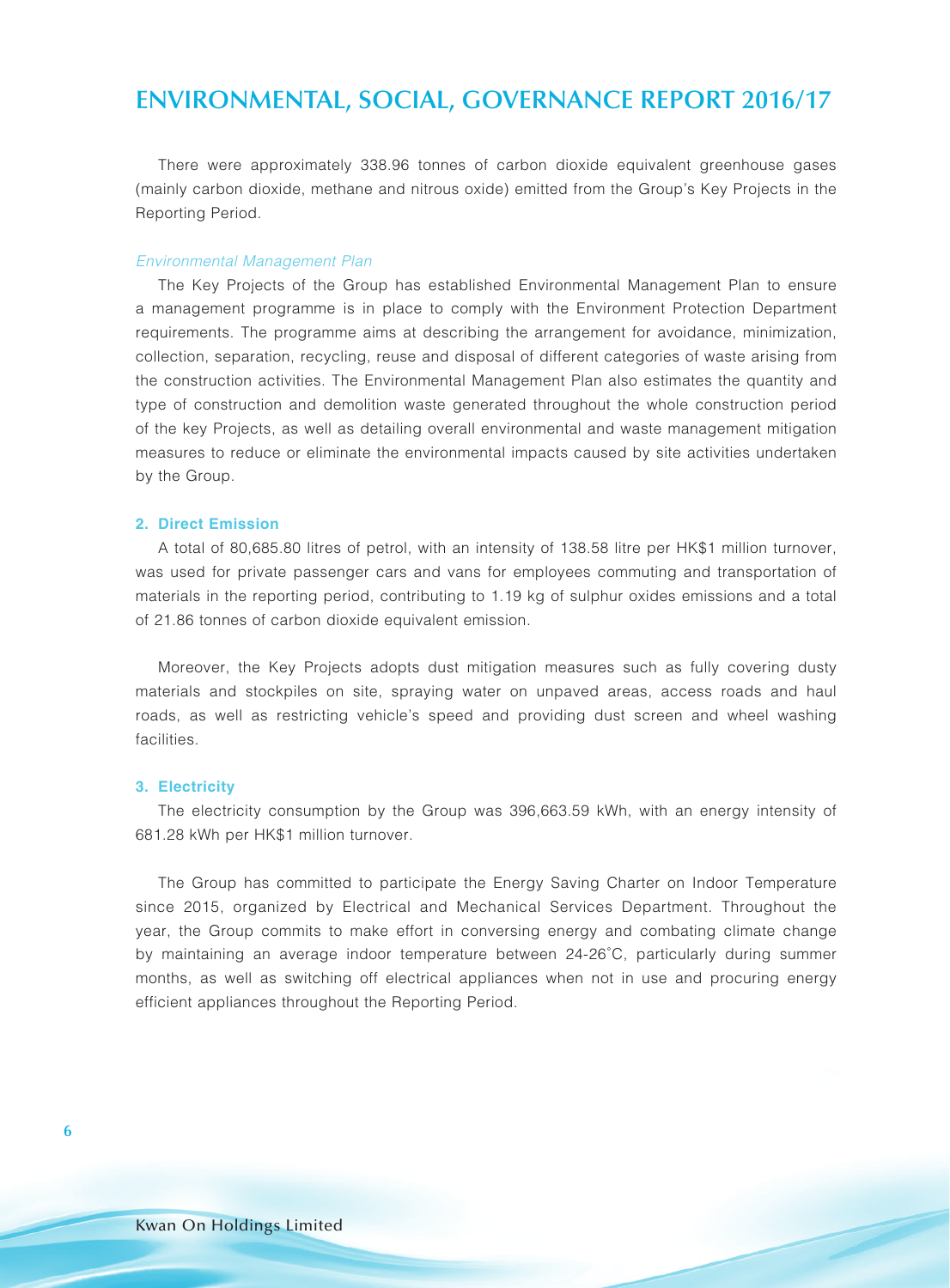#### **4. Water**

Water consumption by the Group was 7,287.81  $m^3$ , with water intensity of 12.52  $m^3$  per HK\$1 million turnover. Water was obtained from Water Supplies Department.

The Group is one of the participating organizations of the "Let's Save 10L Water" Campaign. By pledging to participate in the Campaign, the Group commits to proactively reduce fresh water consumption by practicing water saving habits such as installing flow controllers and adopting rainwater harvesting systems for on-site landscape irrigation. Nevertheless, the Group reminds its staff to reduce water usage whenever possible.

#### **5. Wastewater**

Wastewater at the Key Projects was collected and treated with onsite wastewater treatment facility before discharging to drains. Wastewater discharge must meet standards for pH value, suspended solids, chemical oxygen demand stipulated in the discharged licenses issued from the Environmental Protection Department. No exceedances were reported in the Reporting Period.

#### **6. Non-Hazardous Waste**

#### *(i) Construction and Demolition (C&D) Waste*

The Group generates approximately 538 tonnes of waste to landfill (intensity: 0.92 tonne/ HK\$1 million turnover), 16,114 tonnes of waste to public fill (intensity: 27.68 tonne/HK\$1 million turnover) from its key projects' operation. In general, the Group aims to avoid and minimize the generation C&D materials in the first place, with good planning on site housekeeping and stockpile management, good planning on the use of precast and prefabrication, proper segregation and storage, maximization of reuse and recycle prior to disposal, and avoidance on purchase of products with unnecessary or non-recyclable packaging.

Since 2014, the Group has been supporting Hong Kong Environment Bureau's "A Food Waste & Yard Waste Plan for Hong Kong 2014-2022" by nominating representatives from Key Projects of the Group as Waste Reduction Officers to raise awareness among employees on recycling and waste prevention, as well as promoting behavioural changes to further divert food waste from landfill.

#### *(ii) Office Paper*

The Group practices paper saving initiatives, such as encouraging employees to use duplex printing for internal documents and adopt environmentally friendly photocopy habit. Apart from reducing paper waste at source, paper recycling also contributes to conserving resources such as forests, energy and water. To efficiently recycle used paper, waste segregation and collection are particularly important.

A total of 0.16 tonnes of paper has been used for daily office operations. Paper recycling practice is engaged and promoted regularly to raise employees' awareness on conserving paper.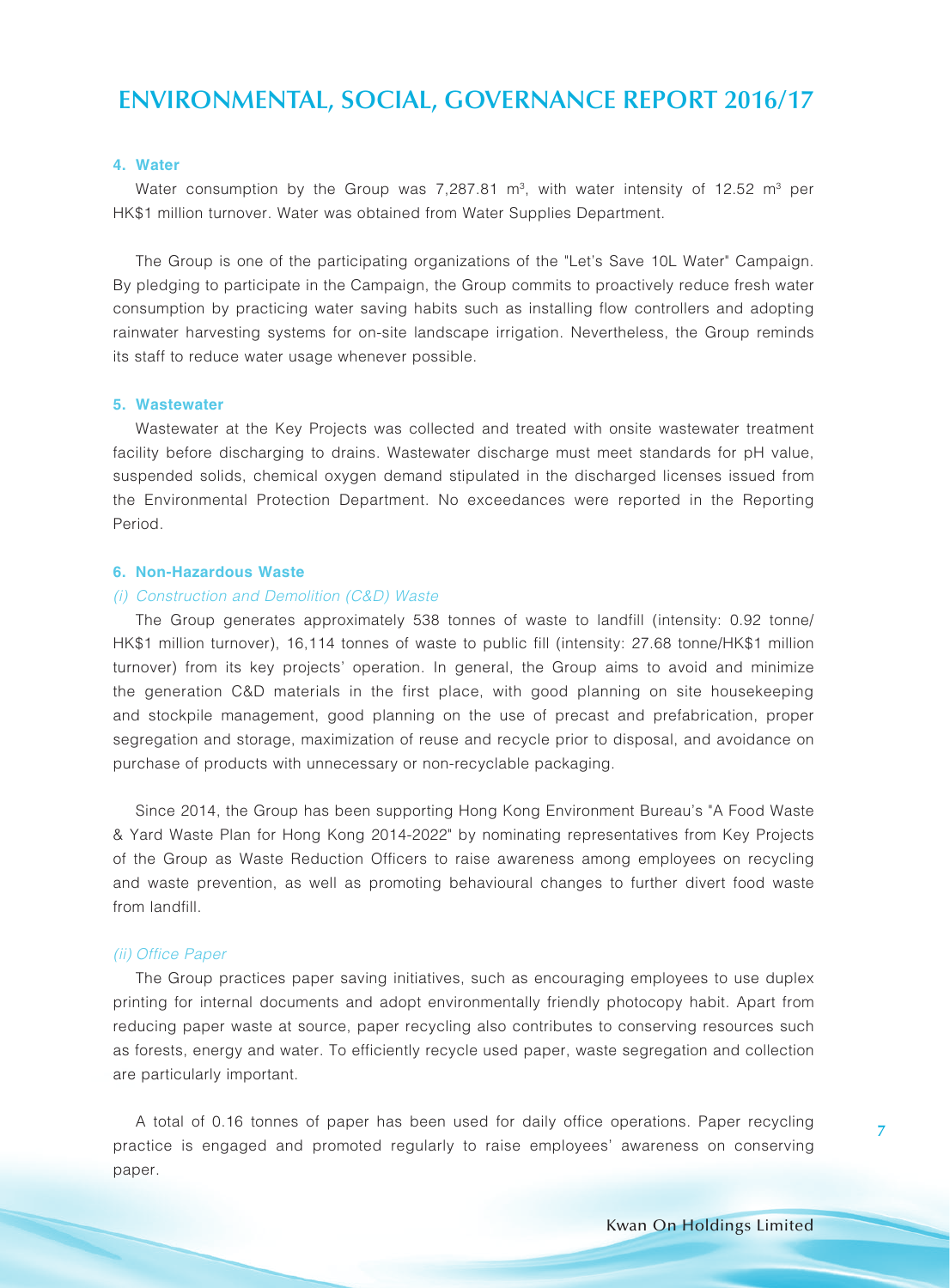#### **7. Hazardous Waste**

The Group has registered as Chemical Waste Producers for its Key Projects according to the Waste Disposal Ordinance. Hazardous waste such as spent halogenated and non-halogenated solvent, spent lubricating oil, asbestos waste, lubricating oil absorbents, and waste chemical batteries were generated from the Key Projects. Hazardous waste generated was handled by registered and licensed collectors.

#### **B. Social**

#### **1. Employment and Labour Practices**

#### *(i) Employment*

The Group has a comprehensive Human Resources Management System and Procedure, in which it details Human Resources Department's major responsibility for the implementation, review, approval of recruitment process, training application, appraisal, dismissal and payroll terms.

Employees are entitled to annual leave and other types of leave (marriage, compassion, parental), standard working hours, rest periods, overtime compensation (in terms of leave or pay). Year-end bonus is given based on the Group's business performance, employee's job position and salary. All job applicants and employees are not discriminated during the process of recruitment, employment, training and promotion.

The Group did not note any cases of material non-compliance regarding the Group's labour practices during the Reporting Period.

#### *(ii) Employee Health and Safety*

The Group regularly reviews the Site Safety Plan and Project Safety Plan for the Key Projects according to the site progress and highlights high risk activities and relevant hazards in the forthcoming months. Weekly Site Safety Inspections were also conducted to monitor the implementation of safety plan, site safety performance and to rectify non-compliances timely.

#### *Project Safety Plan*

The Group prepares and regularly reviews the Project Safety Plan for the Key Projects for better coordination, management and control of safety measures on site in order to protect all personnel and the public engaged in the project or affected by the operations. The Project Safety Plan listed out all statutory and contractual requirements that are applicable to the project, as well as identified precautionary measures and arrangement designed to eliminate and control the respective hazards, and offered employees and subcontractors clear and transparent information on the Group's Safety Policy, organizational structure, in-house safety rules, training programme, site safety cycle programme, and permit-to-work system, so as to maintain high standard of safety and health at the project.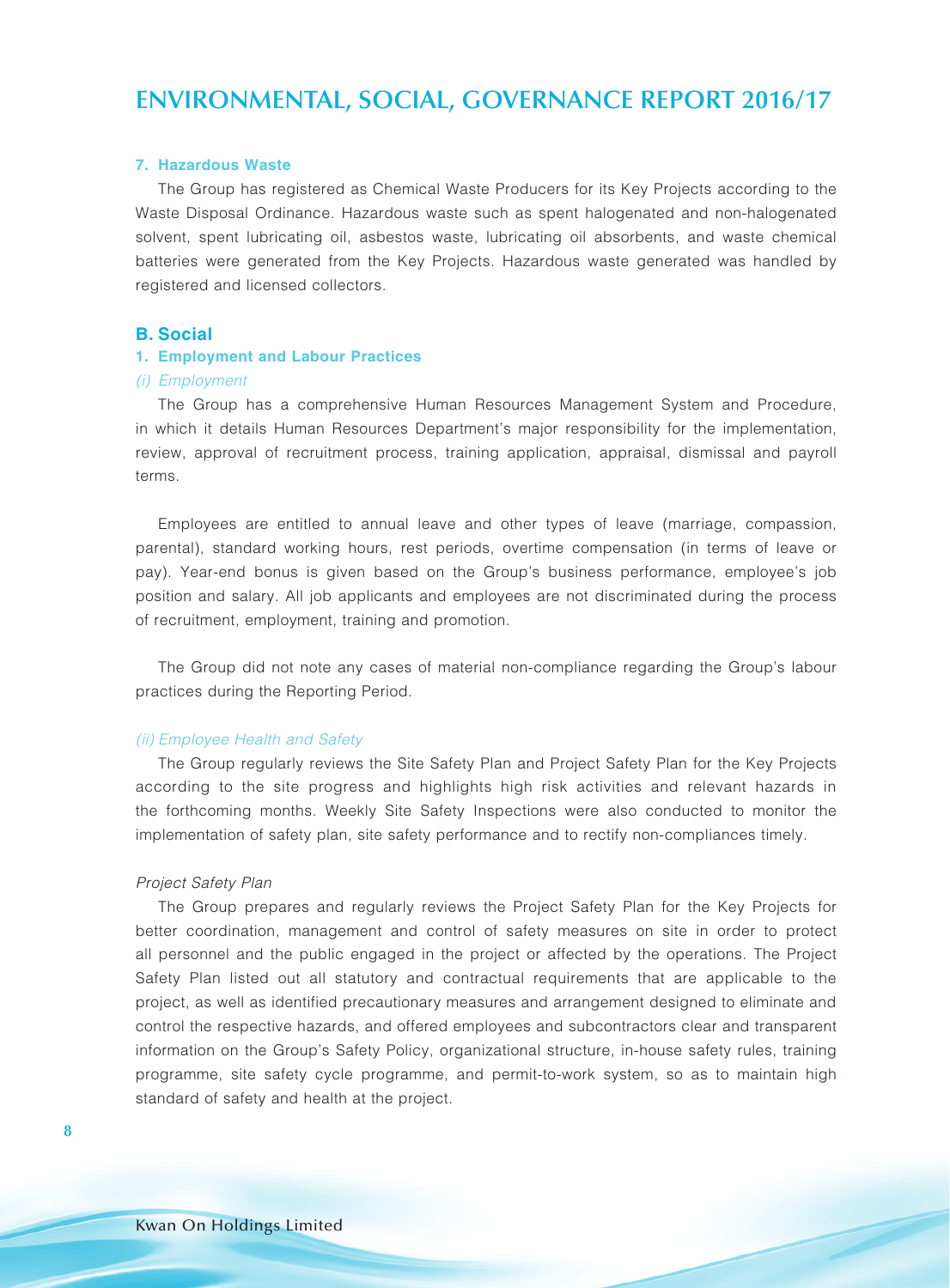#### *Monthly Meetings to Review Health and Safety Issues*

Meetings have been arranged every month for the Key Projects to review all on-site safety related matters and to keep track on ongoing efforts and progress on measures and procedures. The meetings also provide platform to discuss public concerns, complaints, warnings, potential hazards, non-compliance observed in the preceding month, and update all participants (management, safety responsible personnel, on-site employees, subcontractors) on training plans and safety promotional activities.

#### *Hong Kong's Good Housekeeping Competition*

One of the Key Projects, CEDD Contract No. GE/2013/16, won Merit Award at the Hong Kong's Good Housekeeping Forum and Award Presentation 2016-17. The Good Housekeeping Award was organized by Occupational Safety and Health Council on 9 December 2016 at the Hong Kong Convention and Exhibition Centre. The project team was also invited to deliver a presentation sharing valuable experience with professionals across the trade regarding best practice on housekeeping technique.

| <b>Occupational Health and Safety Data</b> |         |  |  |  |
|--------------------------------------------|---------|--|--|--|
|                                            | 2016/17 |  |  |  |
| Work related fatality                      |         |  |  |  |
| Work injury cases with sick leave >3 days  |         |  |  |  |
| Work injury cases with sick leave <3 days  |         |  |  |  |
| Lost days due to work injury               |         |  |  |  |

#### *(iii)Development and Training*

The Group believes that employees with higher self-esteem and self-confidence tend to sync better with society changes, thus, the Group pays special attention to employees' development and training, allowing them to expose to different types of challenges and width of knowledge, unleashing their potentials and talents. The Group offers educational allowance to encourage and support employees to enrol external trainings that are beneficial to their work capability; The Group also regularly raise awareness among employees regarding work health and safety through news and campaign provided by Occupational Safety and Health Council.

Every employee from the Group and from subcontractor are required to attend site specific induction training, safety induction training and mandatory basic safety training to raise their awareness on safety measures and compliances applicable to their project site and construction activities. Health and safety management trainings, and extensive toolbox training on various safety topics were also conducted regularly to keep them refreshed and to assist them working safely in their works areas and work tasks. Health and safety training materials are designed by safety officer with professional guidance from the publications of Hong Kong Construction Association (HKCA), Occupational Safety and Health Council (OSHC), Labour Department and other professional institutions.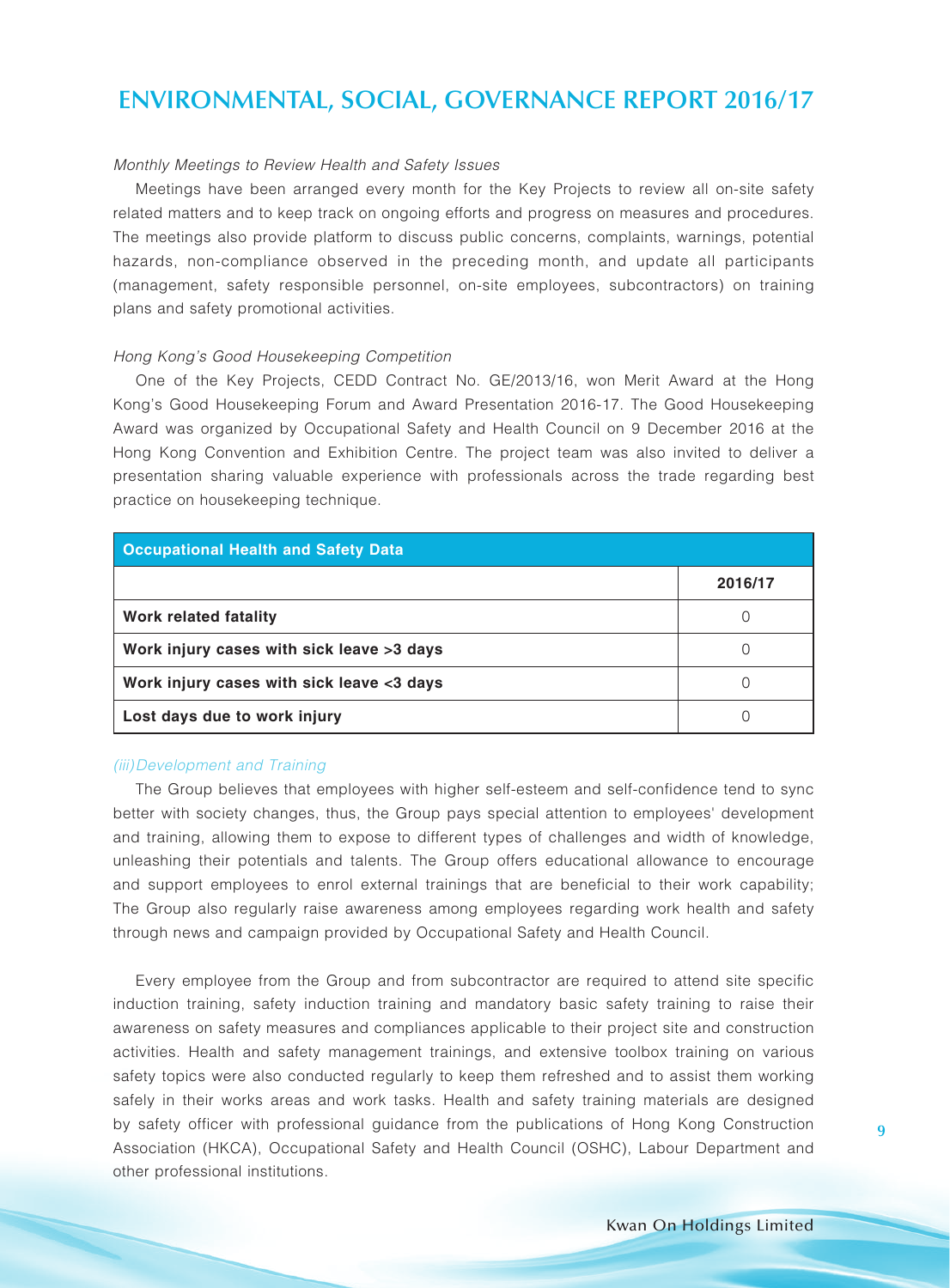During the Reporting Period, the Group has invited external parties to conduct seminars on various topics for all levels of employees, to help them enhancing relevant skills and knowledge for their job positions. Topics included sewage pumping station design, field instrumentation and monitoring works in geotechnical engineering, and geographic information system, etc.

#### *Apprenticeship Training Scheme (ATS) and Contractor Cooperative Training Scheme (CCTS)*

The Group actively supports the ATS of Vocational Training Council (VTC) and CCTS of Construction Industry Council (CIC) by recruiting 8 apprentices and 8 trainees during the Reporting Period. The Group ensures sufficient machinery, equipment and materials are provided for training apprentices and trainees, as well as dedicates suitable trainers to instruct the apprentices and trainees to learn the required skills in their trades. These scheme allow the Group to obtain reliable and stable talents to meet business growth.

#### *(iv) Labour Standards*

The Group had no child or forced labour pursuant to the Employment Ordinance. Background and reference checks are one of the standard procedures to ensure a candidate's authenticity to be hired apart from job requirements.

#### **2. Operating Practices**

#### *(i) Supply Chain Management*

#### *Subcontractor*

Quantity Surveying Department has a set of standard procedures on information management, screening and approval of contractors. Annual assessment on partnered contractors is carried out to review contractors' quality, environmental and social performance, price, delivery timeliness and payment terms.

#### *Supplier*

Suppliers engaged for construction materials for the Key Projects during the Reporting Period were mainly from England, Singapore and United States. The Group has standard procedures on the management of suppliers' data protection, supplier selection and their performance assessment. Procurement Department conducts background check and trading history prior to engagement, and carries out assessment on suppliers' quality, environmental and social performance, quantity, price range, delivery timeliness and payment terms at least once a year.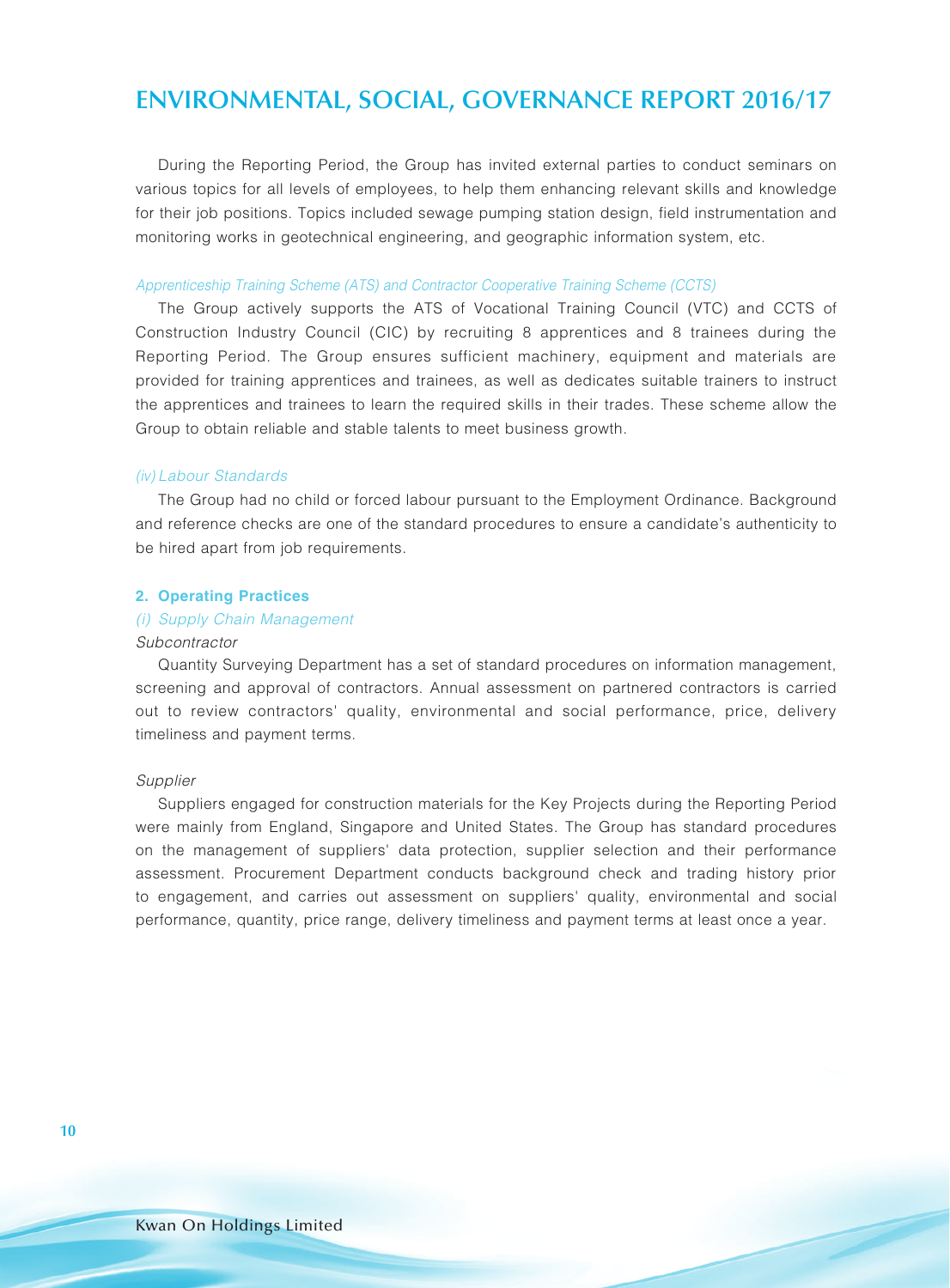#### *(ii) Product/Service Responsibility*

#### *Quality Assurance on Works/Project Quality*

Through regular on-site inspections and monthly progress meetings and works reviews, which involved project team, quantity surveyors, contractors, clients and consultants, the Group obtains better quality control and management on the agreed terms of general specification and works contracts. The Group also has standard procedures on acceptance of works delivered by subcontractors which include checking the completed works quality against contract requirements and specifications, counter-checking completion information provided by contractors and carrying out sampling tests.

For materials purchased from suppliers, the Group has standard procedures for checking the quality, quantity and overall content of materials received on site. Site foremen and site administrators work closely with procurement department for quality control. Site administrators is responsible to ensure proper documentation in place. If any damages or irregularities found, site foremen shall inform procurement department immediately for rectification.

#### *Intellectual Property Rights*

The Group has participated the Microsoft's Volume Licensing Programs. According to the program, the Group must conduct an internal audit of all Microsoft Products in use and provides Microsoft a written statement certifying the Group has sufficient Licenses to support the usage of Microsoft products.

#### *Data Confidentiality Management*

The Group has standard management approach on handling important and confidential information by authorised personnel only. Employees are prohibited from taking any database equipment, maintenance supplies, removable storage or other information out of the office without approval. All collection, transfer and use of employees' information are in compliance with the Personal Data (Privacy) Ordinance.

#### *(iii)Anti-corruption*

To maintain high standard of integrity, moral and commercial practice, the Group has whistleblowing policy together with an open and satisfactory Enterprise Supervision System. The whistleblowing policy provides a channel to let employees and outsiders report on potential misconduct or malpractice of the Group including but not limited to bribery, extortion, fraud and money laundering. The whistleblowing policy protects the whistle-blowers for disclosure made in good faith and without malice, and it applies to all full-time, part-time and contract employees.

The Group also regularly encourages employees from management level, quantity surveying department and procurement department to attend Anti-Corruption Talk organized by Independent Commission Against Corruption (ICAC).